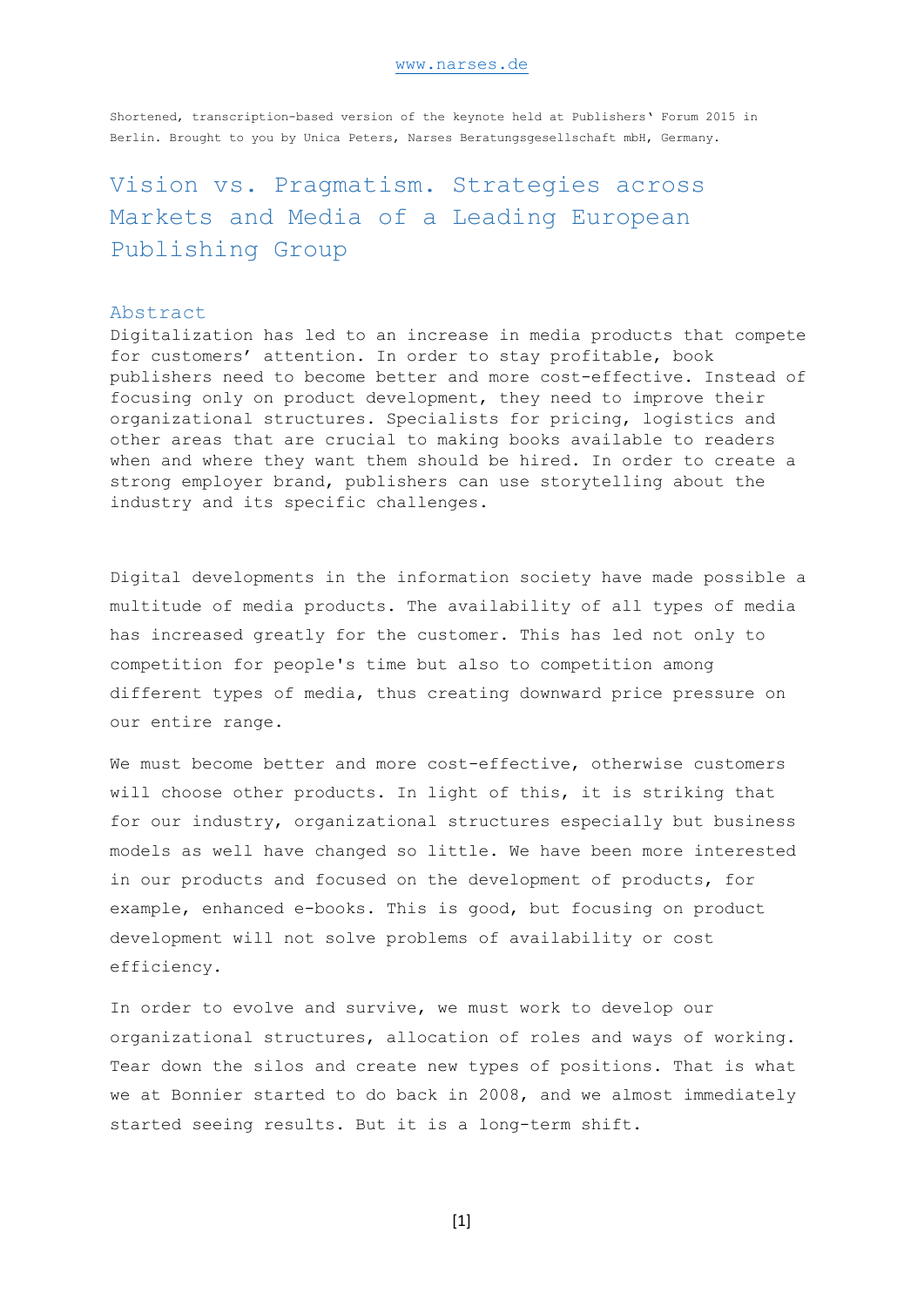# **Key Areas to Think About for the Future**

Pricing of books will increase in complexity and will be more flexible than it is today. It will swing away from today's very production-driven pricing model to a more consumer-driven version. Pricing, as such, will become a profession.

As the number of titles becomes limitless, marketing and sales will become ever more important. Books continue to be written, continually adding to the supply. Moreover, the number of very cheap books is infinite thanks to self-publishing.

Digitalization has consequences for how readers find books, which in turn changes the retail environment but also places demands on how we as publishers meet our readers. When today's kids are looking for books, they search on the internet for "books similar to the *Hunger Games*". As publishers, we must have sufficient metadata to ensure that the reader finds a reasonable match.

To rise to these challenges, we must adopt new skills and competence. These skill-sets must be integrated throughout the value chain and not placed in isolated silos or departments.

#### **Fewer Generalists - More Specialists**

Authors, publishers and editors will always be essential to our business. We just have to let these people focus on the story, on writing, publishing and editing. We place too much focus and too much of the decision-making on these employees and the various roles that work on "developing" the story. They determine almost all stages in the value chain, which means the industry is full of generalists.

This must change in order for us to be competitive in pricing and availability. This is not a criticism of publishers and editors. It is a management deficiency. We have not recognized how complementary expertise from other industries including competitor industries must be used to achieve optimal results.

[2]